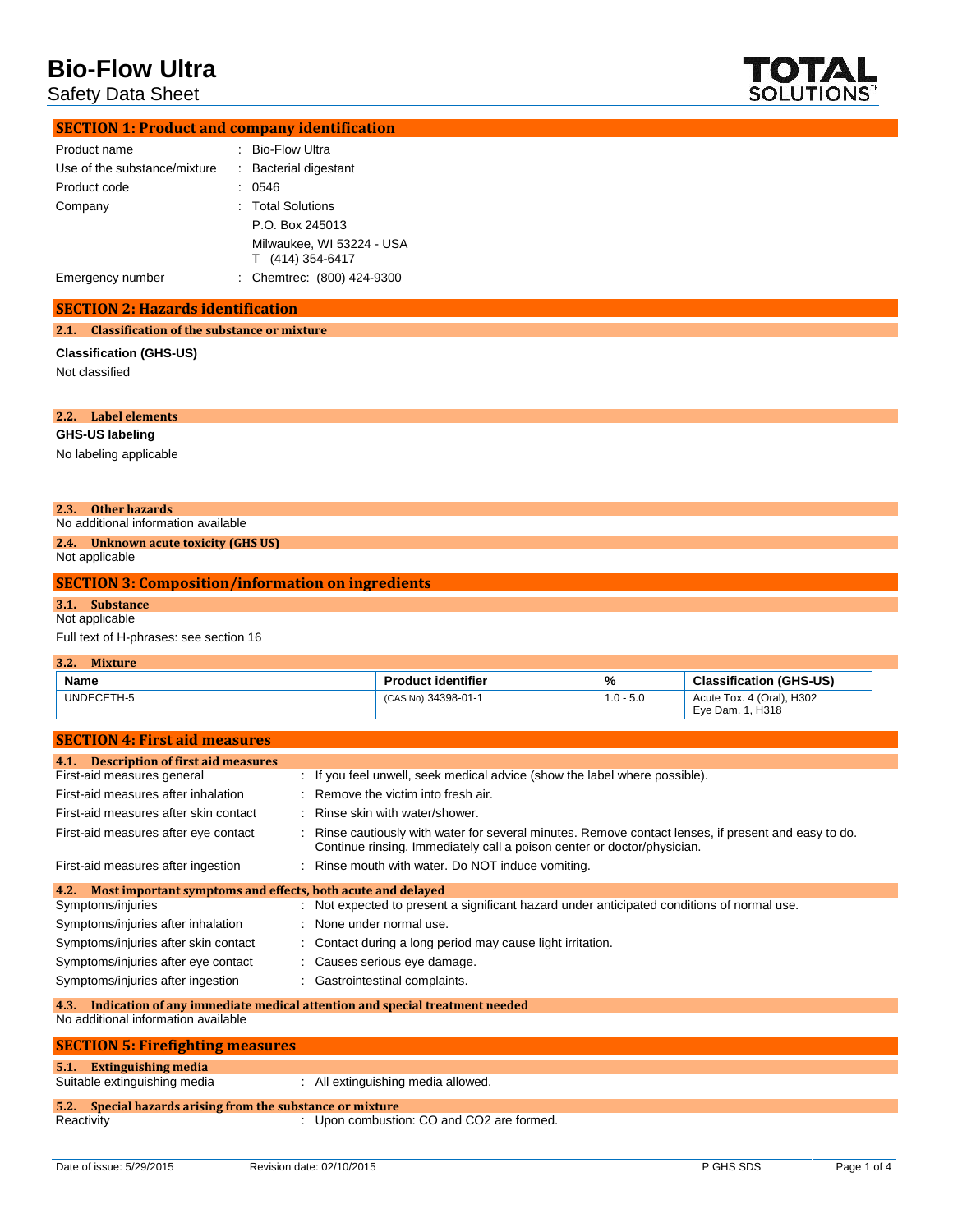Safety Data Sheet

**TOTAL**<br>SOLUTIONS"

| 5.3. Advice for firefighters                                                   |                                                                                                                                                                                                                                                                       |
|--------------------------------------------------------------------------------|-----------------------------------------------------------------------------------------------------------------------------------------------------------------------------------------------------------------------------------------------------------------------|
| Firefighting instructions                                                      | : Exercise caution when fighting any chemical fire. Use water spray or fog for cooling exposed<br>containers. Take account of environmentally hazardous firefighting water.                                                                                           |
| Protection during firefighting                                                 | : Do not enter fire area without proper protective equipment, including respiratory protection.                                                                                                                                                                       |
| <b>SECTION 6: Accidental release measures</b>                                  |                                                                                                                                                                                                                                                                       |
|                                                                                | 6.1. Personal precautions, protective equipment and emergency procedures                                                                                                                                                                                              |
| General measures                                                               | : Isolate from fire, if possible, without unnecessary risk.                                                                                                                                                                                                           |
| 6.1.1. For non-emergency personnel                                             |                                                                                                                                                                                                                                                                       |
| Protective equipment                                                           | Protective goggles. Gloves. Protective clothing.                                                                                                                                                                                                                      |
| Emergency procedures                                                           | Evacuate unnecessary personnel. Avoid contact with skin, eyes and clothing. Ventilate spillage area.                                                                                                                                                                  |
| 6.1.2. For emergency responders                                                |                                                                                                                                                                                                                                                                       |
| Protective equipment                                                           | Equip cleanup crew with proper protection.                                                                                                                                                                                                                            |
| <b>Emergency procedures</b>                                                    | : Stop leak if safe to do so. Stop release. Ventilate area.                                                                                                                                                                                                           |
| <b>6.2.</b> Environmental precautions                                          |                                                                                                                                                                                                                                                                       |
|                                                                                | Avoid release to the environment. Prevent entry to sewers and public waters.                                                                                                                                                                                          |
| 6.3. Methods and material for containment and cleaning up<br>For containment   |                                                                                                                                                                                                                                                                       |
|                                                                                | : Contain released substance, pump into suitable containers.                                                                                                                                                                                                          |
| Methods for cleaning up                                                        | : This material and its container must be disposed of in a safe way, and as per local legislation.                                                                                                                                                                    |
| <b>6.4.</b> Reference to other sections<br>No additional information available |                                                                                                                                                                                                                                                                       |
| <b>SECTION 7: Handling and storage</b>                                         |                                                                                                                                                                                                                                                                       |
| 7.1. Precautions for safe handling                                             |                                                                                                                                                                                                                                                                       |
| Precautions for safe handling                                                  | : Comply with the legal requirements. Do not handle until all safety precautions have been read and<br>understood. Use personal protective equipment as required. Do not eat, drink or smoke when using<br>this product. Do not get in eyes, on skin, or on clothing. |
| Hygiene measures                                                               | : Wash thoroughly after handling. Wash contaminated clothing before reuse.                                                                                                                                                                                            |
| 7.2. Conditions for safe storage, including any incompatibilities              |                                                                                                                                                                                                                                                                       |
| <b>Technical measures</b>                                                      | : Comply with applicable regulations.                                                                                                                                                                                                                                 |
| Storage conditions                                                             | Keep container closed when not in use.                                                                                                                                                                                                                                |
| Storage area                                                                   | Meet the legal requirements. Store in a cool area. Store in a well-ventilated place.                                                                                                                                                                                  |
| Special rules on packaging                                                     | meet the legal requirements.                                                                                                                                                                                                                                          |
| <b>SECTION 8: Exposure controls/personal protection</b>                        |                                                                                                                                                                                                                                                                       |
|                                                                                |                                                                                                                                                                                                                                                                       |

# **8.1. Control parameters**

**8.2. Exposure controls**

: Use appropriate personal protective equipment when risk assessment indicates this is necessary.

| <b>SECTION 9: Physical and chemical properties</b>            |                         |  |
|---------------------------------------------------------------|-------------------------|--|
| Information on basic physical and chemical properties<br>9.1. |                         |  |
| Physical state                                                | : Liquid                |  |
| Appearance                                                    | : Hazy, green liquid.   |  |
| Odor                                                          | : Pleasant scent        |  |
| Odor threshold                                                | : No data available     |  |
| рH                                                            | $: 5.5 - 6.5$           |  |
| Melting point                                                 | : No data available     |  |
| Freezing point                                                | : No data available     |  |
| Boiling point                                                 | : $>212$ °F             |  |
| Flash point                                                   | $:$ > 200 °F Closed cup |  |
| Relative evaporation rate (butyl acetate=1)                   | : No data available     |  |
| Flammability (solid, gas)                                     | : No data available     |  |
| <b>Explosion limits</b>                                       | : No data available     |  |
| <b>Explosive properties</b>                                   | : No data available     |  |
|                                                               |                         |  |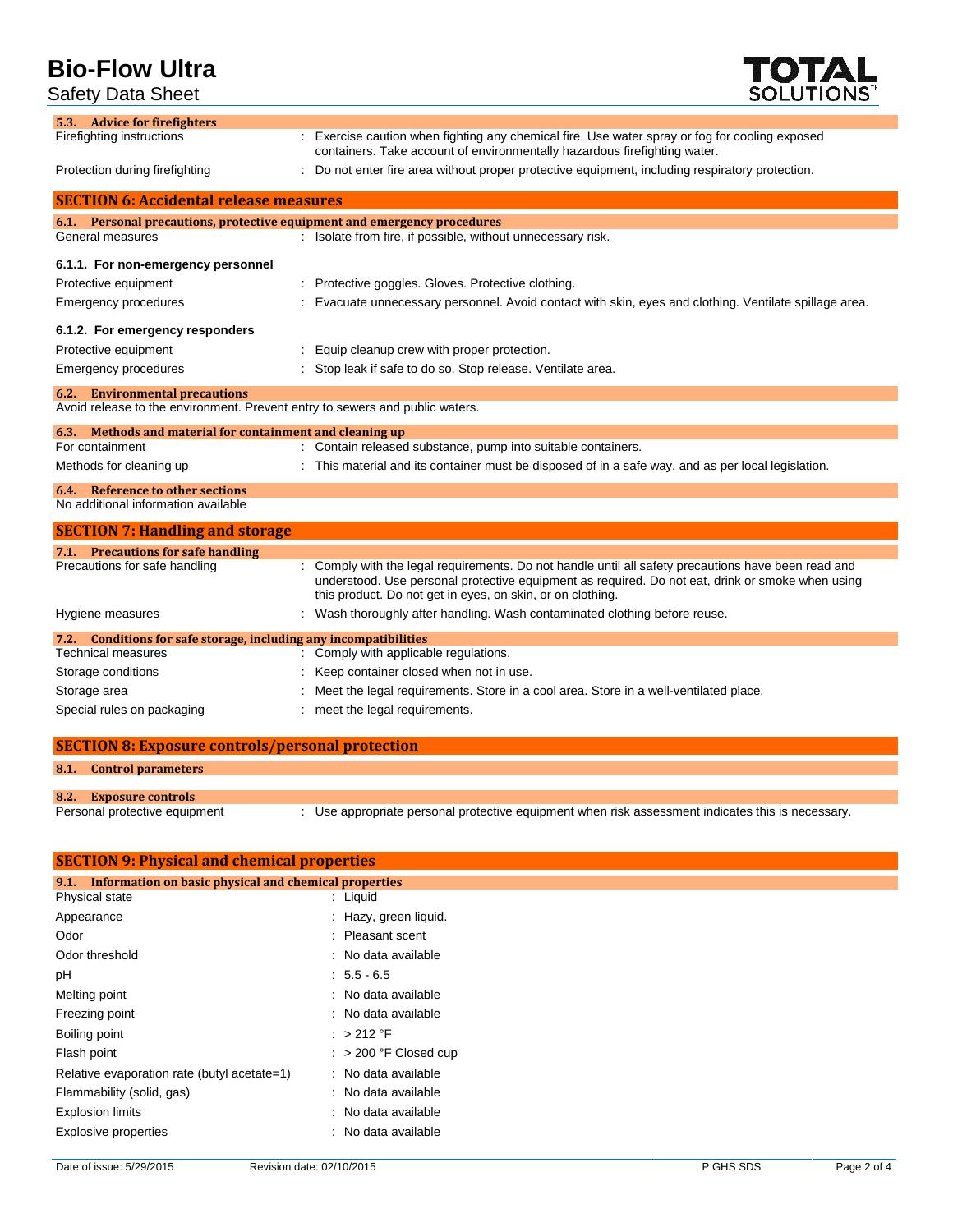## Safety Data Sheet

| Oxidizing properties            | : No data available |
|---------------------------------|---------------------|
| Vapor pressure                  | : No data available |
| Relative density                | : No data available |
| Relative vapor density at 20 °C | : No data available |
| Specific gravity / density      | : 1 g/ml            |
| Solubility                      | : Soluble in water. |
| Log Pow                         | : No data available |
| Log Kow                         | : No data available |
| Auto-ignition temperature       | : No data available |
| Decomposition temperature       | : No data available |
| Viscosity                       | : No data available |
| Viscosity, kinematic            | : No data available |
| Viscosity, dynamic              | : No data available |
| VOC content                     | $: 60.5\%$          |

#### **SECTION 10: Stability and reactivity**

**10.1. Reactivity** Upon combustion: CO and CO2 are formed.

**10.2. Chemical stability**

No additional information available

#### **10.3. Possibility of hazardous reactions** Refer to section 10.1 on Reactivity.

**10.4. Conditions to avoid**

## No additional information available

#### **10.5. Incompatible materials** No additional information available

## **10.6. Hazardous decomposition products**

Under normal conditions of storage and use, hazardous decomposition products should not be produced.

| <b>SECTION 11: Toxicological information</b> |                |  |
|----------------------------------------------|----------------|--|
| 11.1. Information on toxicological effects   |                |  |
| Acute toxicity                               | Not classified |  |
| UNDECETH-5 (34398-01-1)                      |                |  |
| LD50 oral rat                                | > 1400 mg/kg   |  |
| Skin corrosion/irritation                    | Not classified |  |

|                                                       | pH: 5.5 - 6.5                                              |
|-------------------------------------------------------|------------------------------------------------------------|
| Serious eye damage/irritation                         | : Not classified.                                          |
|                                                       | pH: 5.5 - 6.5                                              |
| Respiratory or skin sensitization                     | : Not classified                                           |
| Germ cell mutagenicity                                | : Not classified                                           |
| Carcinogenicity                                       | : Not classified                                           |
| Reproductive toxicity                                 | : Not classified                                           |
| Specific target organ toxicity (single exposure)      | Not classified                                             |
| Specific target organ toxicity (repeated<br>exposure) | : Not classified                                           |
| Aspiration hazard                                     | : Not classified                                           |
| Symptoms/injuries after inhalation                    | : None under normal use.                                   |
| Symptoms/injuries after skin contact                  | : Contact during a long period may cause light irritation. |
| Symptoms/injuries after eye contact                   | : Causes serious eye damage.                               |
| Symptoms/injuries after ingestion                     | Gastrointestinal complaints.                               |

# **SECTION 12: Ecological information 12.1. Toxicity**